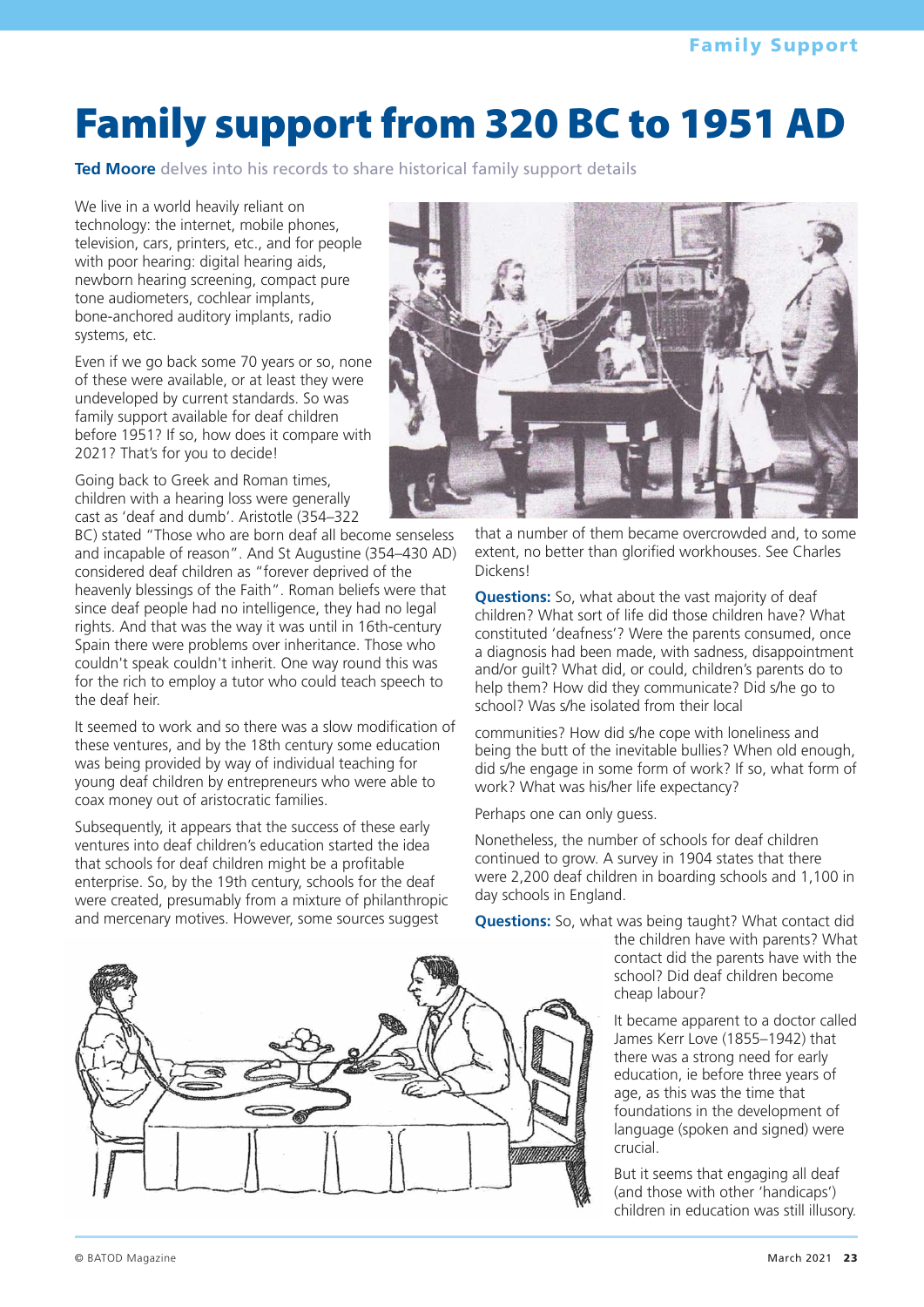### Family Support



Flora Thompson wrote in Larkrise to Candleford that in her village in the early 1900s *"Candleford Green had its own village idiot in the form of a young man who had been a deaf mute. At birth he was probably not mentally deficient … and as a child been allowed to run wild while other children were in school, and the isolation and the absence of communicating with his fellows had told upon him … He was known as Luney Joe. Some years later, after his mother's death, he was sent to the County Asylum."*

So what was to be done? In 1913 the Board of Education published figures relating to six million children in public elementary schools in England and Wales. The outcome was awful: 5% suffered from 'defective hearing' and 3% from 'suppurating ears'. There were other categories, the chief of which was that 50% suffered from 'injurious

decay of the teeth'.

**Questions:** Who at this time diagnosed a child as having hearing difficulties? How 'scientific' were the tests of hearing? At what age? On diagnosis, who was involved with the family to discuss educational issues? Who agreed payment for a deaf child to attend a residential school?

But this period also saw the beginning of the involvement of deaf children's families in their education. In 1912, the first 'peripatetic' Teacher of the Deaf (ToD) was appointed to work with very young deaf children and their families, which led to the first nursery school for deaf children in the same year.

The first residential infant school for deaf children at the Royal School for the Deaf in Manchester, was established in 1913, with Miss I.R. Goldsack as teacher-in-charge, later to become Lady Irene Ewing. Then came two World Wars, but some people still strove to improve matters.

Greenaway, E.S., Head of Yorkshire School for the Deaf, Doncaster, in the ToD Journal August 1943 writes: *Naturally parents are reluctant to be parted from their children at the early age of 2 years. We have already learned that each parting causes little or no distress on the part of the child and any distress on the part of the parents is more than compensated by the real pleasure they soon obtain in watching the child's rapid progress and development mentally, physically and socially.*

He sent out a questionnaire to parents and gave some



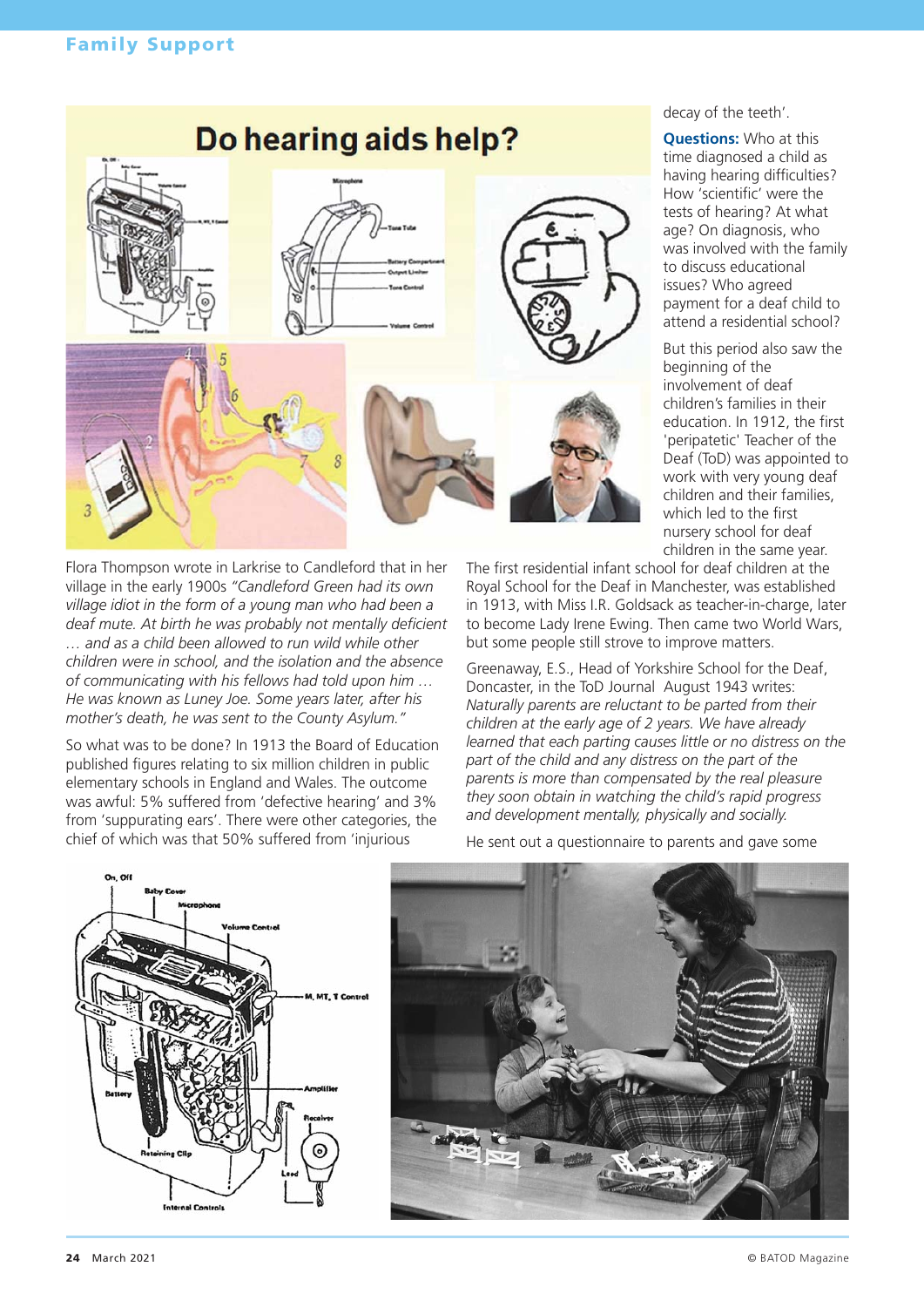

examples of how parents felt and reported back:

*D.S. Age of admission 2.0. Mother could do nothing with him at home. He settled down at once and has given no unusual trouble.*

*J.S. Age of admission 2.8. A delicate child on admission with troublesome temper. Within a few months was a robust child with a happy disposition and extremely self reliant.*

But, as a matter of interest, some 40 years later, Nolan & Tucker (1988) in *The Hearing Impaired Child and the Family* suggest that:

*Initially we are strongly of the opinion that it is sound policy to 'place' the child in the educational environment of the home, as we do not recommend, as a general rule, early nursery placement.* 

**Questions:** Have things moved on since then to the present day? Are parents able to be full-time carers or do they need to go to work?

At the same time (1930s/1940s) there became the problem of where could deaf children go when they reached the age of five. The only option, for geographical reasons, came whereby a large number of the over fives had to go to residential schools.

But in the 1940s there were the overriding concerns of World War II, when schools for the Deaf in the vulnerable position of being bombed or near invasion points, had to move elsewhere. This caused parental difficulties over distance from home and transport, eg Gorleston School for the Deaf, Norfolk moved to Glyn Neath, Wales.

Maybe they were safer there, but personal contact was extremely difficult. Imagine yourself in the position of the deaf child, waiting expectantly, or hopefully, that at assembly there would be a letter from home.

**Question:** How would you feel if there was no post for you, after a week or more, whilst others got several letters?



Gradually, technology began to develop. There were hopes that the development of hearing aids would begin to make a lot of difference. The early individual hearing aids

were bulky and not easily portable, so various types of group aids were used in schools. It wasn't until 1936 that the first wearable hearing aid using vacuum-tube technology went on sale in England. But these were not easily available, comparatively expensive and quite heavy. Then the real breakthrough came in 1948 when transistors came into being, the NHS was formed and the hearing aids (Medresco) were available to all. No charge! But these were unfortunately not accessible to those who couldn't afford them until 1948 when the NHS was formed.

In 1943 at the other end of school life (14-–16) came the question of what happened next? A questionnaire led to 151 replies.

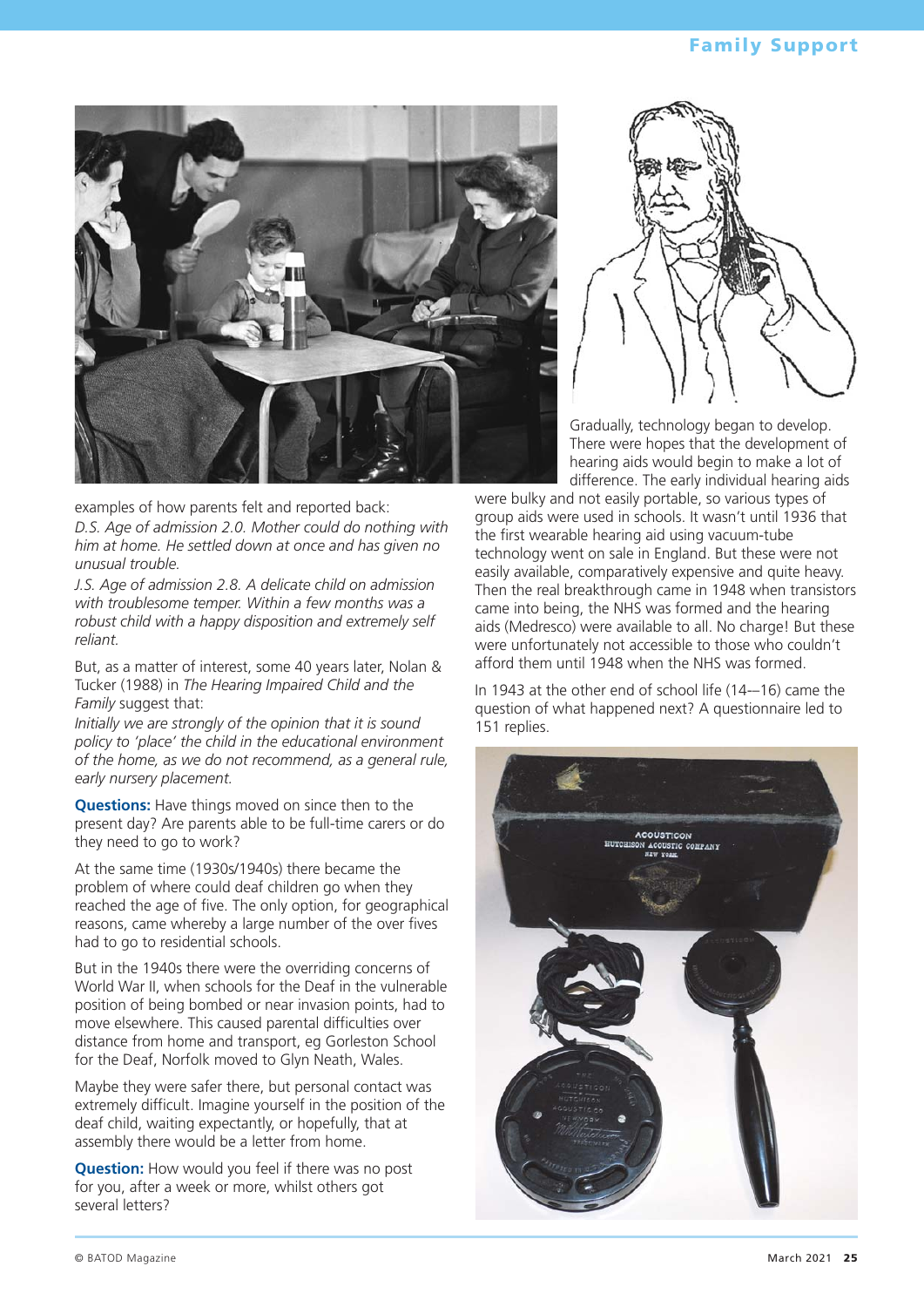Vocational training after the age of 16:

- 82 parents expressed a desire for further education.
- $\bullet$ 50 parents expressed an objection to further training.
- $\bullet$ 19 gave no opinion.

As there were no family allowances, it is likely that this was the reason that some families voted against further education.

Nellie McDonald (who was in charge of pre-school classes of the hearing impaired in Canada in October 1950) said in a talk to parents, doctors and teachers *"I fully understand the heartbreak, the black despair and the resentment of the first few months after deafness is suspected"*. But she also added that one parent had said to her *"I no longer have time to weep, question or resent. I'm a very busy woman. My time is occupied transporting Jackie, training him, reading, studying, attending parents' classes, housekeeping, being a mother to my other children. But, there are tears buried deep in my heart".*

Miss McDonald went on to make the following suggestions for parents of pre-schoolers:

- Hold monthly meetings for parents, allowing for talks, questions and discussions;
- Discussion/instruction can be given regarding hearing equipment, communication, and the use and development of language;
- $\bullet$  Some time should be given to getting parents to work/play, under supervision, with their child.
- $\bullet$  Invite parents of deaf babies not yet in school to observe what is going on.
- Have a parents' library.

**Questions:** How common was this arrangement in 1950 in the UK? To what extent did the parents have a say in how their child was to be educated? What options were there?

By the 1940s/1950s some residential schools for the Deaf encouraged parents to take their children home every weekend: but could they afford it? How far away was the school? Did local authorities pay for transport? If no



means of transport could be found, children had to stay at school and only go home for the main school holidays: how did parents manage to make contact with the school? How was correspondence dealt with? Many parents did not have a phone, so letters were the main way of getting in touch, but of course this involved the problem of time gaps between question and response.

But not all deaf children were

attending residential schools for the Deaf. Not all deaf children had the same needs – totally deaf, partially hearing, born deaf, acquired deafness, conductive and sensori-neural deafness. It must be remembered, too, that at his time the causes of deafness, meningitis, rubella, prematurity, syndromes and rhesus incompatibility, etc were all widespread.



But parents to the fore! The National Deaf Children's Society was founded

*From a booklet Helping your Child at Home' courtesy of the Ewing Foundation distributed through the NCTD.*

in London on 15 December 1944 by a handful of parents of deaf children concerned about the impact of the 1944 Education Act on their schooling.

The Society published its first information resource for parents called 'If Your Child is Deaf', followed by the first monthly course to help parents support deaf children. In the 1950s the Society launched its first magazine for parents called 'Talk'.

Irene Ewing (1951): *The old idea that the education of a child was brought about mainly inside the school has passed. Today, education is thought of as a preparation for life. In ordinary circumstances a child lives and learns as much or more in the home as in the school. Parents everywhere are realising that the best preparation for living can only be given to a child when school and home co-operate in their aims.* 

#### Bibliography & References

Ewing I (1951). *Home and School in the Life of the Deaf Child.* The Teacher of the Deaf, February 1951 Greenaway ES (1943). *The Education of the Young Deaf Child.* ToD Journal, August 1943 Kerr Love J (1915). *Speech Reading & Speech for the Deaf.* 1915 McDonald N (1950). *ToD Journal,* Oct 1950 Nolan M & Tucker IG (1988). *The Hearing Impaired Child & The Family,* 1988

Thompson F (1945). *Larkrise to Candleford*. Penguin



*Ted Moore is a former president of BATOD and former Head of Oxfordshire Sensory Support Service.*